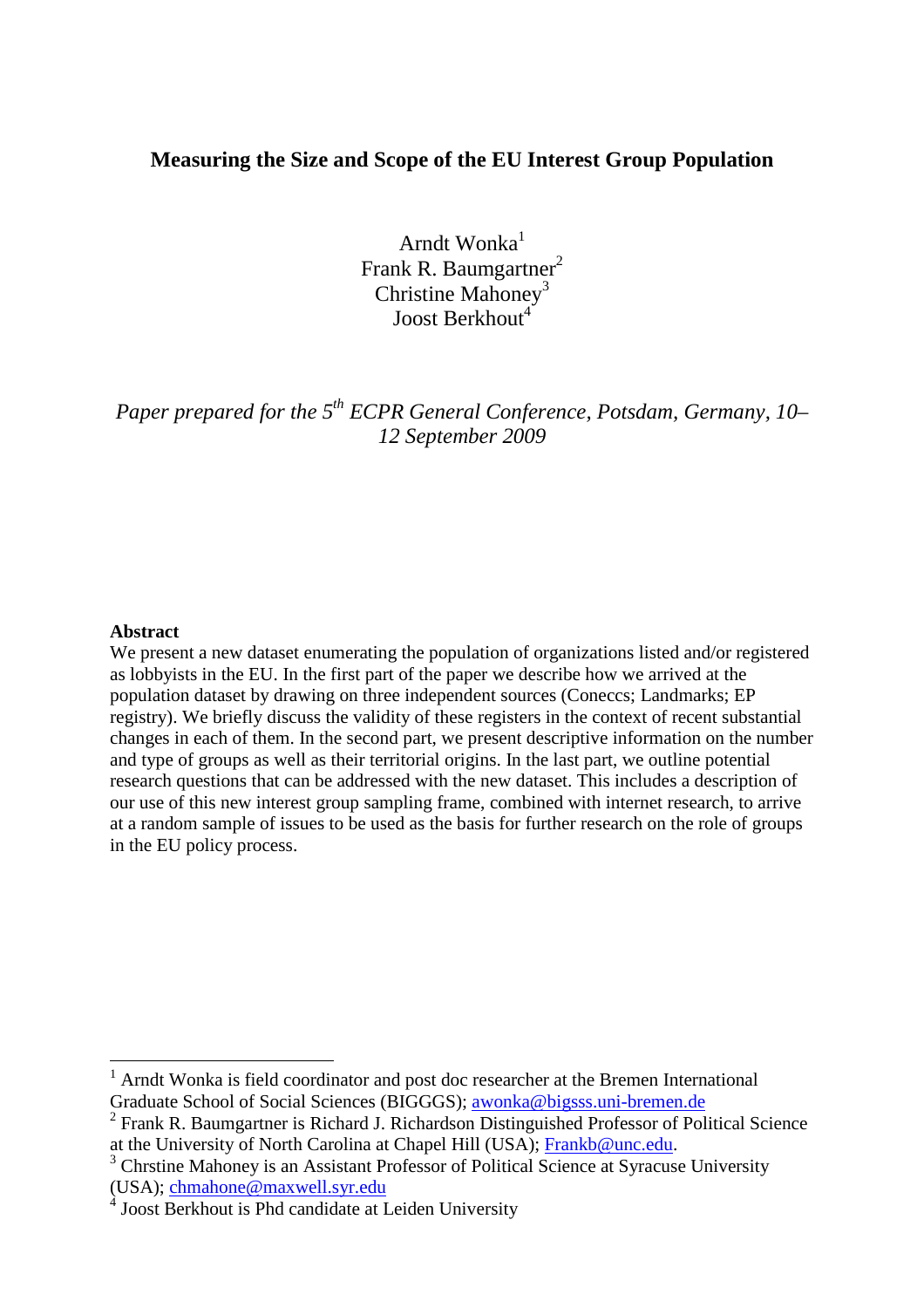# **I. Introduction**

Groups representing a large variety of interests, from countries within and outside of Europe, and geographically rooted at the regional, national, supranational and international levels are active in European Union (EU) politics. In this paper we introduce a new dataset which tries to capture the number and diversity of groups active in politics at the EU level. A number of public registries and commercial sources on actors active in EU politics exist. Yet, each of these sources is characterized by particular insufficiencies as regards the representativeness of the sample of groups they contain (for a comprehensive discussion and empirical comparison, see (Berkhout and Lowery, 2008). Our goal is to establish the most complete population list of EU-registered interest groups based on a variety of sources. This can then form the basis of better generalization and higher quality research among scholars interested in representation and lobbying in the EU. Our dataset will be made freely available to the public through our web site (http://sites.maxwell.syr.edu/ecpr/intereuro). The goal of this paper is to explain the process of compiling the dataset, to explain the general contours of the interestgroup population listed there, and to discuss the research that this new resource will make possible.

In the next section we outline the sources that went into the dataset and the decisions we took when merging these sources to the "EU interest group population dataset 2007-08." Section III provides a description of the make-up of EU interest group population along two dimensions: first, the type of interest a group is representing and, second, a group's level of territorial affiliation, i.e. the level at which a group is organizationally rooted. Section IV compares the dataset introduced here to the CONECCS database previously used by Mahoney. Section V sketches the kind of research questions for which scholars might want to draw on the new dataset. Section VI assesses issues of maintaining the database into the future; and in the Conclusion we summarize our goals for this long-run collaboration.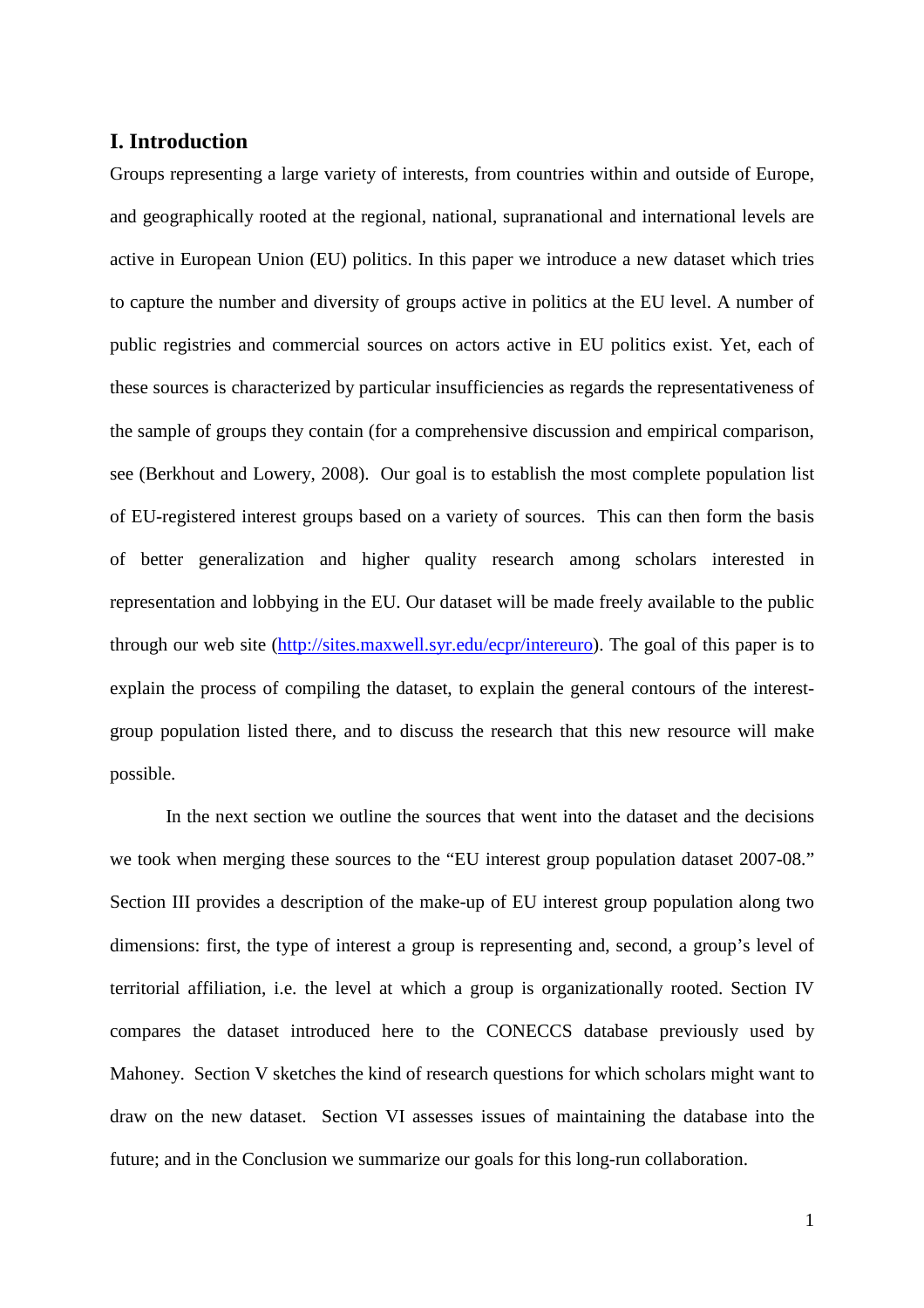# **II. The "EU interest group population dataset 2007-08"**

The EU interest group population dataset introduced here draws on three different sources: First, the Commission's CONECCS data base, in which groups participating in Commission committees or hearings register on a voluntary basis. For our dataset we drew on the August 2007 version of the CONECCS data base.<sup>5</sup> Second, the European Parliament's  $(EP)$ accreditation register in which all groups and their representatives are listed that obtained the EP's special entry pass which is, according to Rule 9 of the EP's Rules of Procedure, needed for lobbyists to access the EP's buildings and to interact with Members of the EP. Our dataset contains the April 2008 version of the EP registry. And, finally, Landmarks' "European Public Affairs Directory," a commercial register of groups, firms, national and international institutions as well as regional actors active in EU politics in Brussels. The Landmarks directory used here was published online in July 2007.

As the information in Table 1 shows, the sources that went into our dataset vary considerably in size. The Landmarks directory is the largest, listing 2,522 different organizations active in EU politics. As mentioned above, Landmarks not only covers national, supranational and international interest groups but also businesses, international organizations, law firms, consultancies, and public actors such as regional representations to the EU. This inclusive quality distinguishes Landmarks most strongly from CONECCS whose focus is on EU collective actors, i.e. membership associations organized at the EU level. In addition, it only registers Euro-groups that are 'considered representative by the Commission'. This is not surprising given the European Commission's consultation policy to preferentially involve and interact with EU level organizations representing a common EU position (e.g. Greenwood, 2007, 343). Not the least as a result of this restricted scope, the CONECCS data base is considerably smaller than Landmarks covering only 749

 $\overline{a}$ 

 $<sup>5</sup>$  In March 2007 the Commission adopted a Communication on the Greenbook dealing with the "European"</sup> Transparency Initiative" (COM 2007, 127) and, as a result, closed the CONECCS data base and replaced it with a new voluntary 'Register of Interest Representatives' in June 2008 (http://ec.europa.eu/transparency/regrin/).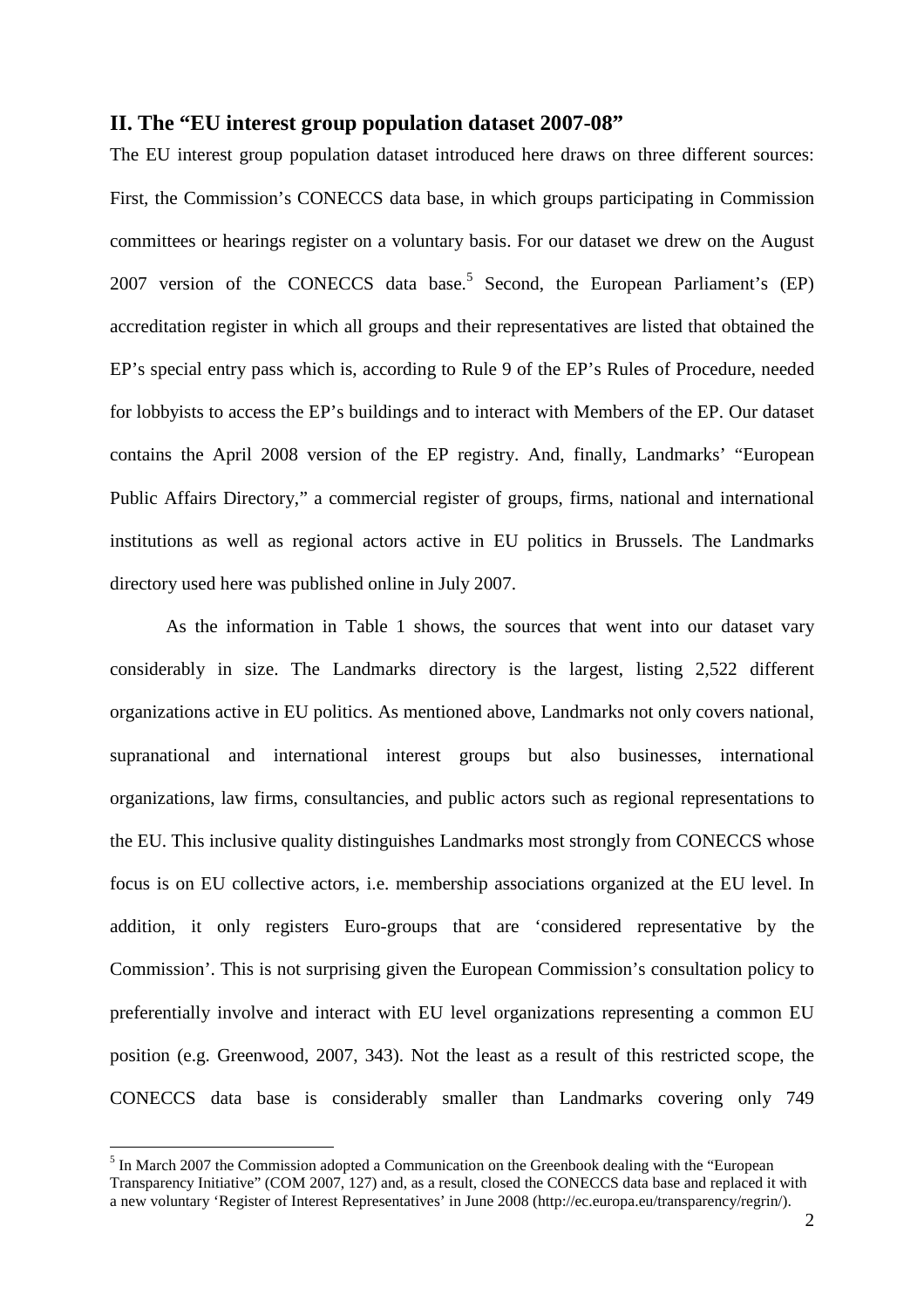organizations. In addition, while the EP registry seems to be as inclusive as Landmarks with respect to the types of actors covered, Landmarks is numerically more encompassing than the EP registry, which covers 1,534 organizations in the version used here (Berkhout and Lowery, 2008: 505-506). In sum, the three data sources do not cover the same populations. Landmarks is much broader; CONECCS is focused on EU-level associations (as opposed, say, to corporations that might have a significant lobbying presence in Brussels); and the EP registry is simply any organization that has a door-pass to enter the Parliament building. By putting these three sources together and deleting the duplicate entries, we hope to create the most inclusive and accurate list of lobbying organizations in the EU yet compiled. Table 1 summarizes the sources from which the data come.

#### (Insert Table 1 about here)

Taken individually, the three sources list a total of 4,805 individual organizations. In order to delete duplicate entries we first merged them all into the same electronic format. Afterwards, the Landmarks entries were electronically re-ordered in alphabetic order. In a further step the Landmarks entries were made grammatically compatible with the CONECCS and EP register entries by, for example, replacing abbreviations (e.g. "Ass.") through full words (e.g. "Association"). After the datasets were brought into a common grammatical/spelling format, we first merged the Landmarks with the CONECSS dataset, ordered them alphabetically and then deleted duplicates, of which there were 489 in this step. Finally, the combined Landmarks/CONECCS dataset was merged with the EP register and again ordered alphabetically to delete duplicates, of which we discovered an additional 487. Additional duplicates were identified through manual searching, generally from slightly different names or spellings used for the same organization. In all, we deleted 1,105 duplicates out of 4,805, or 23 percent of the total, resulting in a final dataset with 3,700 lobbying organizations.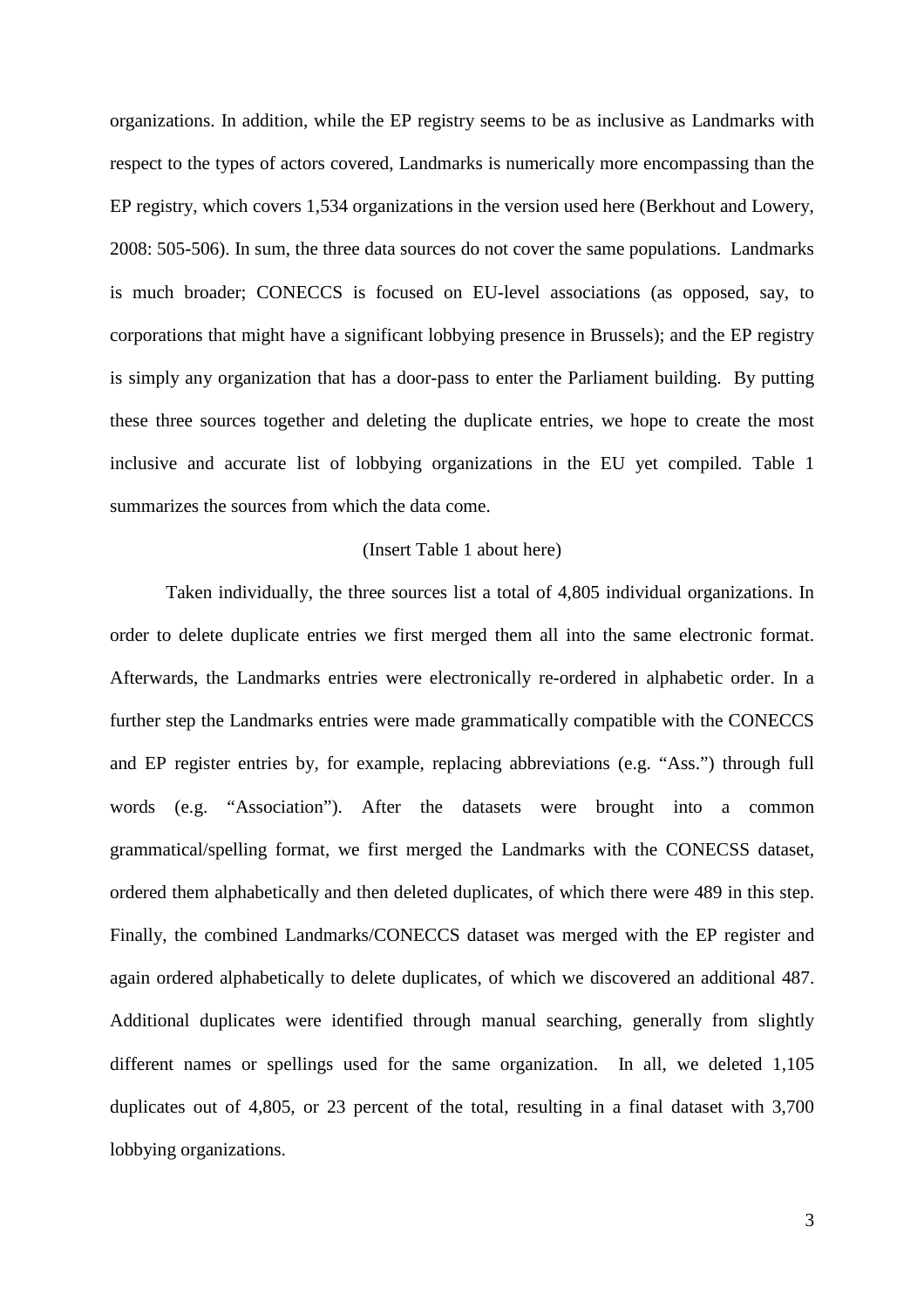Of course, 3,700 organizations is certainly an underestimate of the actual population of all interest groups, institutions, businesses, think tanks, law firms, local governments, and other actors which engage in EU politics. Given the quality of data sources which we drew on to establish our dataset we are confident to have included virtually all important actors who are regularly involved in EU lobbying (for a more extensive discussion of the quality of Landmarks, CONECCS and the EP accreditation registry, see (Berkhout and Lowery, 2008). Our estimation of the EU interest group population is certainly low, however, because some entities may only occasionally be involved in EU lobbying, or exert their influence through indirect means, and we do not capture those actors here. Considering the multi-level structure of the EU political system, a considerable share of EU lobbying activities can be expected to be directed at politicians and bureaucrats in national institutions and taking place in the national political arena (Pappi and Henning, 1999, Beyers, 2002, Eising, 2004, Wonka, 2008). These would escape our attention. Although Landmarks and the EP accreditation register contain national actors, their focus is on those actors active at the EU level in Brussels. We do not think that it is possible to systematically compile a list of all such actors in a general dataset. By contrast, a research approached focused on a particular policy debate or a sample of issues would certainly identify organizations active in an indirect manner or with a national-level focus for their lobbying efforts. These groups would be engaged in EU lobbying, but not lobbying the institutions of the EU in Brussels. When interpreting and using the data in our dataset, one should keep in mind that the groups included are those regularly active in lobbying the institutions of the EU in Brussels, not necessarily the individual member states.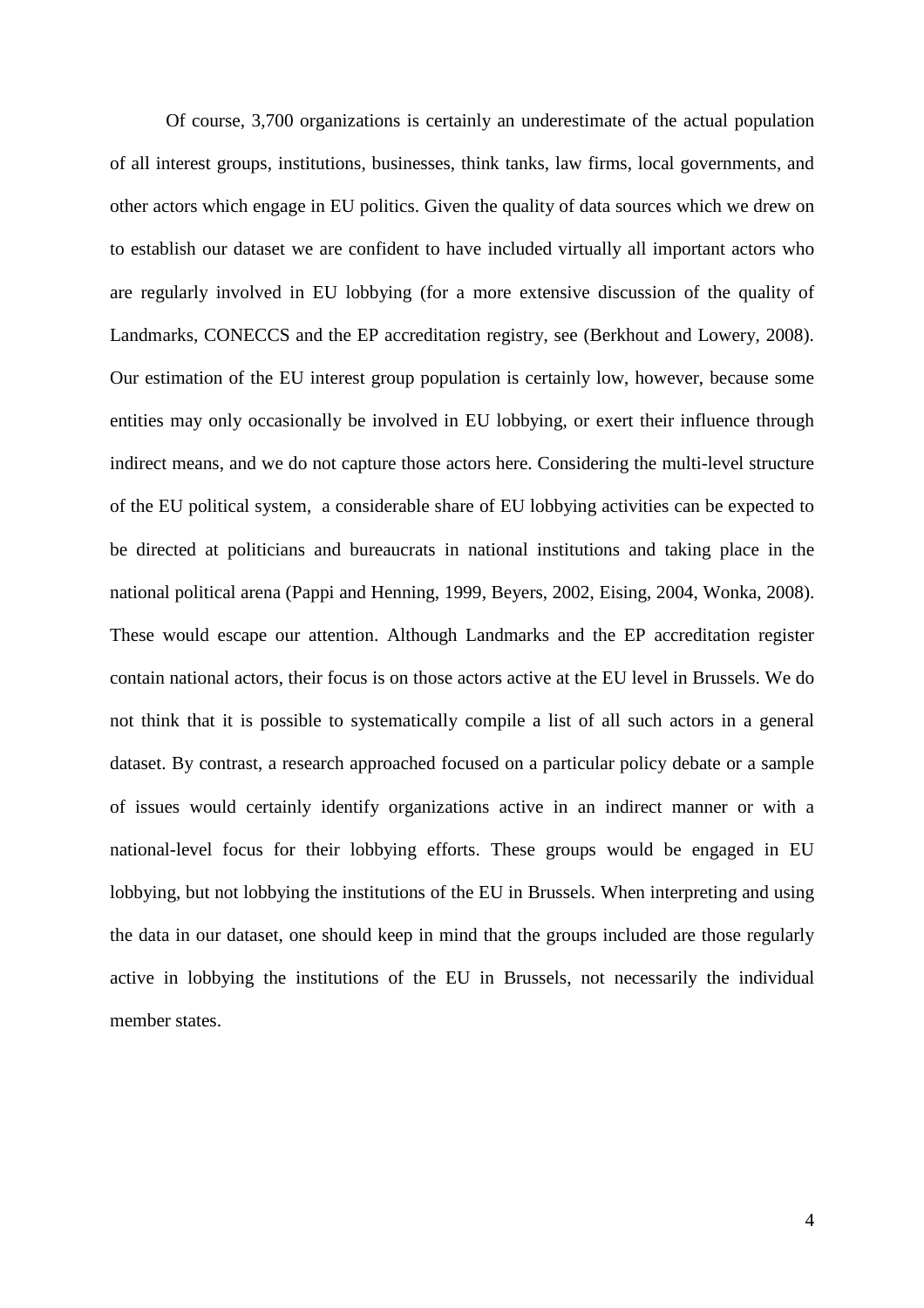### **III. A description of the EU interest group population**

Table 2 presents the breakdown of organizations by the set of group types used in the Landmarks Directory. Note that the directory distinguishes among organizations organized at the EU level and similar organizations or federations of organizations from the national level.

#### (Insert Table 2 about here)

As has been observed in earlier analyses of interest group populations in the US, the EU, and in various national systems, professional associations and corporations, i.e. groups representing business interests, provide the largest share of groups mobilized for political action, and table 2 shows that the current EU interest representation population is no exception to this trend. Combining the categories associated with business interests (e.g., all those except international organizations, regions, think tanks, political parties, and other) shows that 3,055 or over 82.5 percent of the total come from the business sector.<sup>6</sup>

We can also assess the national origin of the national and regional groups present in the dataset, and Table 3 presents this distribution.

### (Insert Table 3 about here)

Table 3 shows, as expected, representatives from large member states dominate the scene. Given the French étatiste tradition (Eising, 2004), it is perhaps surprising that there are almost as many French as British groups. Moreover, Benelux groups clearly profit from their geographical proximity to the EU capital Brussels, as actors from these countries are clearly overrepresented given their relative sizes. In addition, organizations from Eastern Europe so far seem to be hesitant to enter the Brussels scene, or at least by 2007-08 they had not made the transition to sustained activity in the EU capital leading to inclusion in one of the three databases that form our population list. This is, perhaps, most remarkable for groups from Poland, which is one of the biggest member states of the EU and one of the economically

 $\overline{a}$ 

<sup>&</sup>lt;sup>6</sup> One caveat to this is that large numbers of citizen groups are listed in the Landmarks category "professional associations and interest groups." In future analyses, we plan to separate these out in order to have a more accurate assessment of the distribution of bias in the EU interest group population.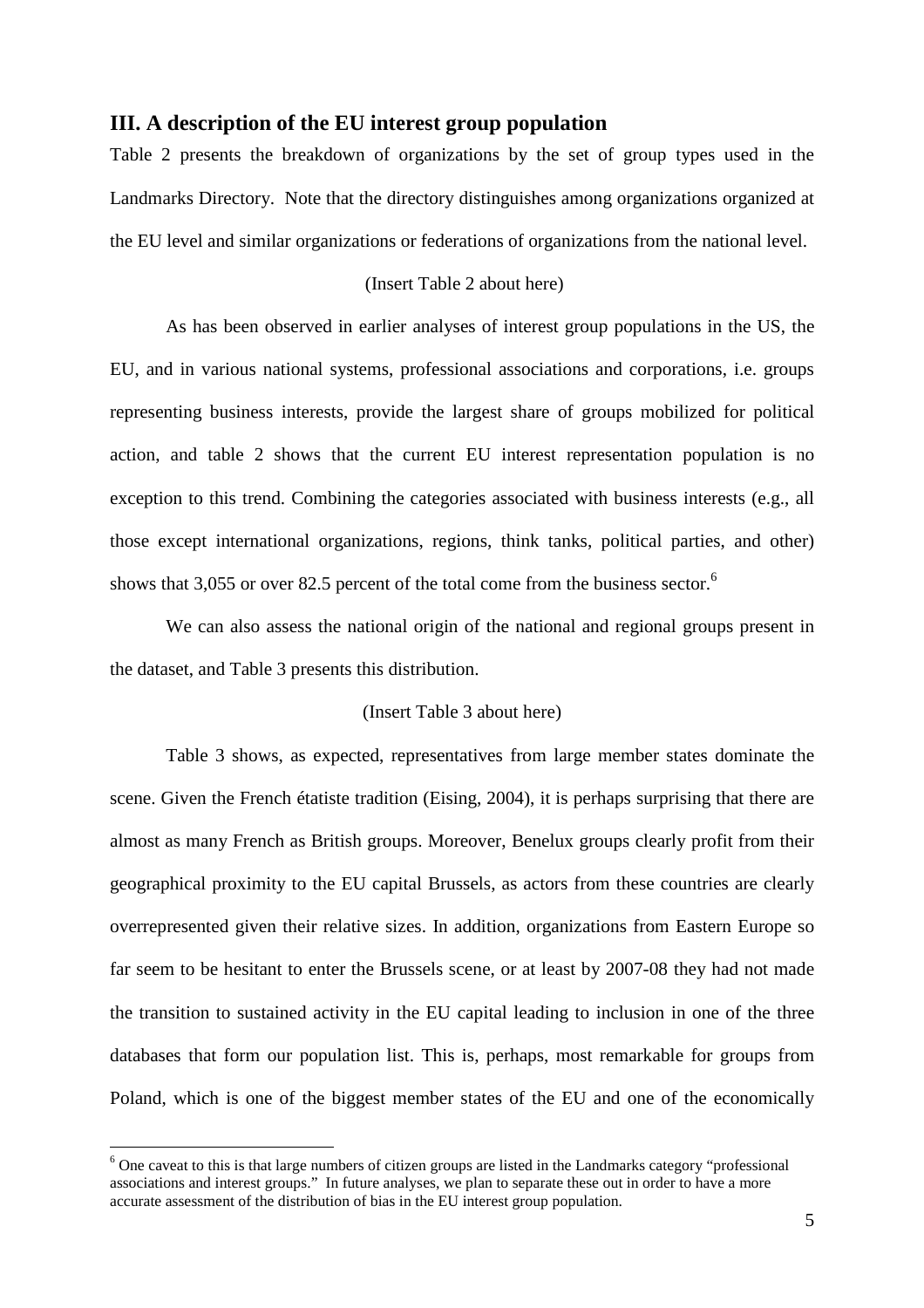most powerful of the Eastern European member states. We also note a large number of organizations from non-member states present in Brussels. We have not reported all of them here but restricted ourselves to organizations from the USA and Switzerland, both of which have more domestic organizations active in Brussels than the typical EU-member state, even restricting the analysis to the long-established EU-15 members. Switzerland, which is comparable in size to Austria, Czech Republic, Finland, Hungary, and Greece, is represented by considerably more organizations than these member states. The US ranks fourth in its national contingent of interest groups in Brussels, behind only Germany, the UK, and France.

Table 4 shows the level at which groups are mobilized.

## (Insert Table 4 about here)

National and subnational organizations represent approximately 45 percent of the total, rising to 49 percent with the inclusion of EU branches of national groups. EU- and European groups together represent 44 percent of the total, with the remainder being international organizations or of unknown origin. Although the EU has been conceptualized as a highly integrated multi-level political system (Marks et al., 1996, Kohler-Koch, 1996, Grande, 1996), the numerical strength of regional and national organizations and the degree of political integration this expresses might still be surprising. Clearly, about half of the population of groups active in Brussels have their primary organizational roots in the nationstate or regions.

## **IV. Comparing CONECCS and the new dataset**

For years CONECCS was taken as the universe of groups active in Brussels (and we provide 2003, 2004, and 2007 versions of the database online for scholars interested in exploring changes over time)<sup>7</sup> but our new database has much broader coverage. Mahoney constructed a database from the information available on CONECCS for nearly 700 civil society organizations active in the EU in 2003. The dataset includes information on group type,

<sup>&</sup>lt;sup>7</sup> The date can be found at: http://sites.maxwell.syr.edu/ecpr/intereuro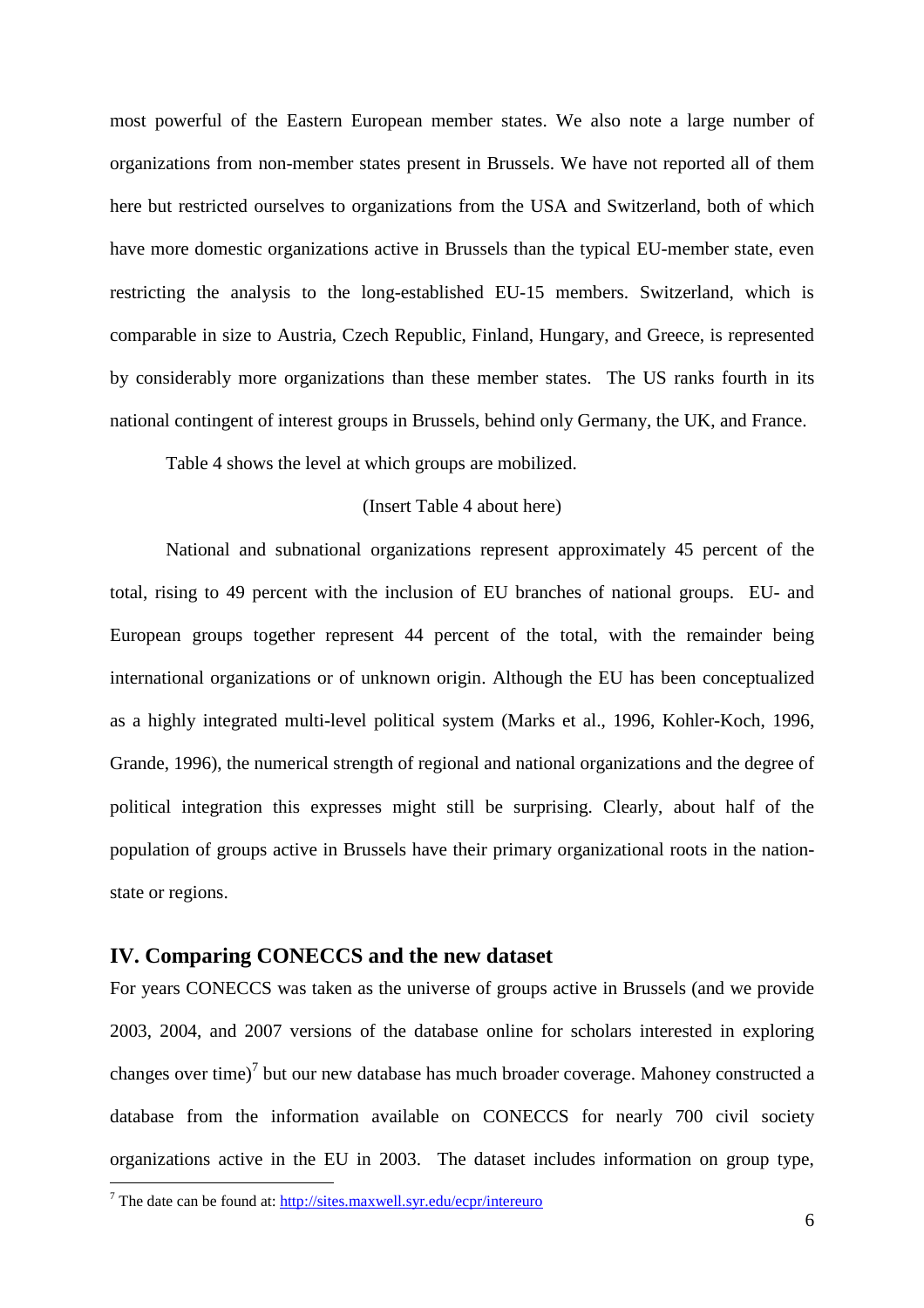membership size and spread across the European states, organizational character, creation date, founding state, policy area concentrations, Commission funding, positions on consultation committees, and relations with Commission directorates general (DG). Further, from this information she coded: the type of group from self reported organizational objectives, the level at which the group is organized, and whether or not the organization maintained a Brussels office. We can compare the characteristics of the CONECCS database with the broader one and do so beginning in Figure 1, which reports on the types of groups listed in CONECCS.

#### (Insert Figure 1 about here)

As Figure 1 shows, business dominates the CONECCS database just as Table 2 showed was the case for the broader database. Comparison is made slightly difficult because the two data sources do not use the same classification system, which is why we cannot present a simple side-by-side comparison. However, both tell a similar story of business dominance. Trade, professional and business groups combined comprise 68 percent of the 685 groups in the Civil Society Group dataset. These sectors are able to garner larger stores of resources and consequently exhibit higher levels of mobilization. This is not to say that the interests that would likely counterbalance business are negligible in size, combining citizen, worker, youth and education groups results in nearly a quarter (24.1 percent) of the interests active at the EU level but they remained in the minority.

For the case of 435 organizations in the CONECCS database, we have information about whether they have members in each of the EU member states. Figure 2 shows the geographic coverage of these groups, that is, the number of organizations with members in each of the listed member states.

#### (Insert Figure 2 about here)

Figure 2 shows that 400 out of 435 groups for which there was membership information had members in France. In general, the wealthier member states exhibit higher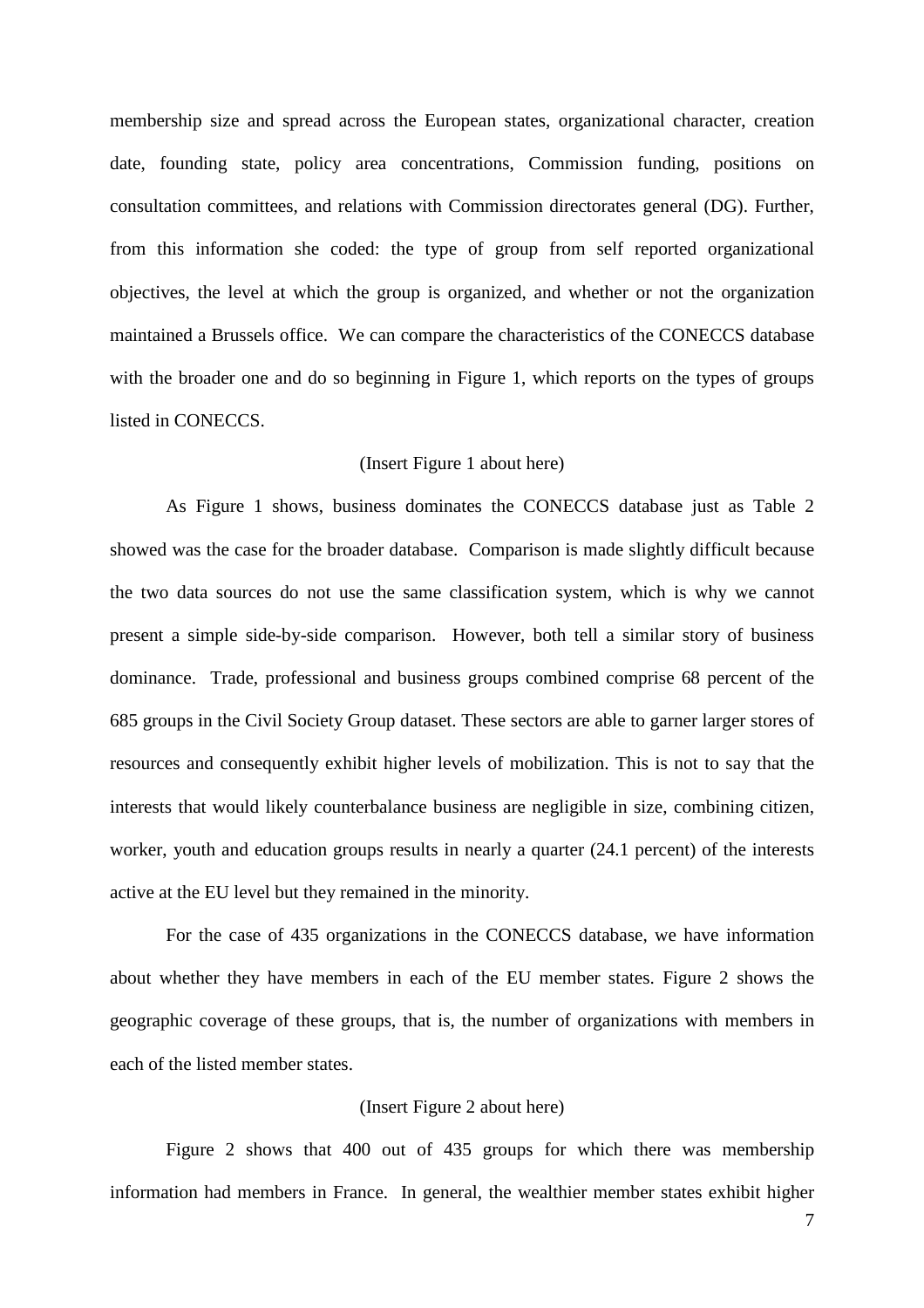levels of representation. Germany, France the UK and Belgium were the most highly represented while the poorer member states of Portugal, Ireland and Greece were represented by significantly fewer interest groups. Turning to the poorer countries of Eastern Europe, which at the time were candidate countries, again wealthier countries were better represented. The Czech Republic, Hungary, Poland and Slovakia are the wealthier candidates and again are the better represented, while the poorest nations of Lithuania and Latvia receive relatively little representation, with Latvia receiving representation in only 19 percent of all groups for which we have information on membership. Clearly, the vast bulk of "EU" organizations have members in Germany, France, Belgium, the UK, Italy, and the Netherlands, but after that the range of geographic coverage falls off substantially.

There is a systematic relationship between GDP per capita and representation through the EU group system, as illustrated in Figure 3.

### (Insert Figure 3 about here)

Figure 3 shows the relationship of state representation through the lobbying universe to state wealth more systematically. The scatter-plot shows the per capita GDP (2001) of the member states and candidate countries plotted against the number of groups through which the nation receives representation. This figure provides further support that wealthier nations are better represented before the European supranational institutions. The outlier is Luxembourg. While it is a very wealthy nation with a per capita GDP of \$43,400, it is also very small with a total population of only 448,569 (estimated 2002). Still, it has more members in EU-level interest groups as he Czech Republic, Hungary, or Poland, countries many times its size by population.

Mahoney (2008) combined CONCCS, the EP registry and the European Public Affairs directory to create a sampling frame from which to randomly sample advocates active on EU issues. This broader sampling frame led to a much wider range of actor types, beyond the primarily EU-level and industry focused groups listed in CONCESS.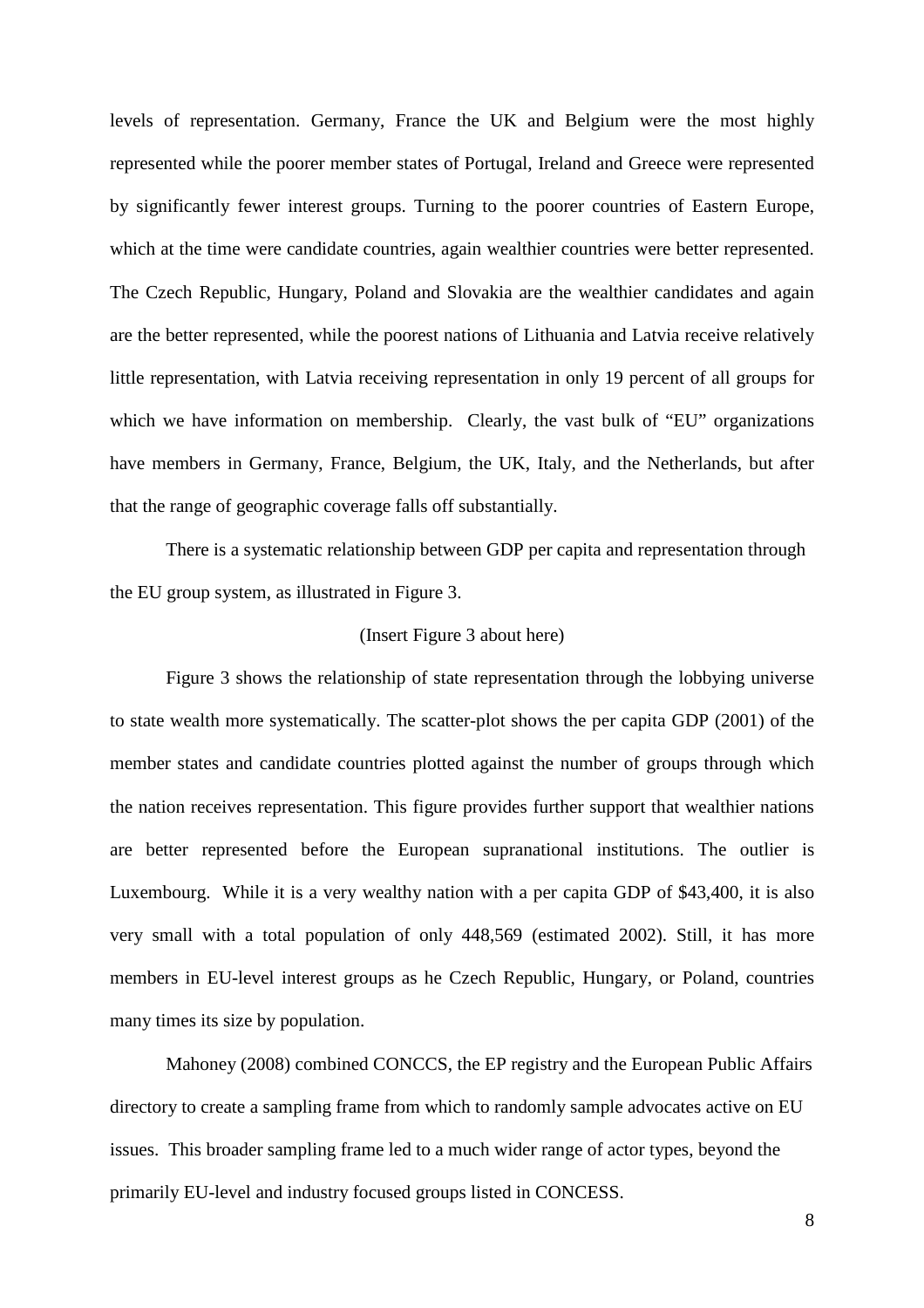#### **V. Possible uses of the new dataset**

We plan to make the database we have created freely available to scholars world wide by posting it on a web site once it is fully cleaned and checked for accuracy. It should be helpful to researchers with quite different research interests. First, the dataset can be used to draw a sample of organizations active in EU politics. The dataset allows restricting the population of groups from which to draw a sample to a certain type of actor. For example, scholars interested exclusively in consultants' and law firms' activities in EU politics could select only those actors and draw their sample from this sub-population. The sampling of organizations might serve two quite different research interests: first, scholars might want to study the extent to which organizations deal with EU politics and which strategies they apply when engaging in EU politics. Such a sampling strategy would thus be attractive for scholars with an interest and focus on organizational studies. Secondly, researchers might sample a number of groups and use the sampled groups to identify a set of policy issues. These issues might be identified via groups' homepages or by phoning them up asking for the most recent issue they have been dealing with and then investigated more closely.

Whatever the exact research interest and thus sampling strategy might be, using the dataset presented here to sample a number of groups will help to avoid introducing a systematic bias in the groups investigated which might result, for example, when sampling from media sources or EU institution's official hearings, consultations or committees. Sampling issues or groups from media sources can be expected to lead to a bias towards issues that have generated a degree of conflict that makes them newsworthy. Moreover, selecting groups through media might lead to a systematic bias towards organizations that are conceived as important and influential players. Sampling from official documents might introduce a bias towards particularly active groups or groups institutionally privileged by a particular EU institution, such as EU wide organized interest groups by the Commission.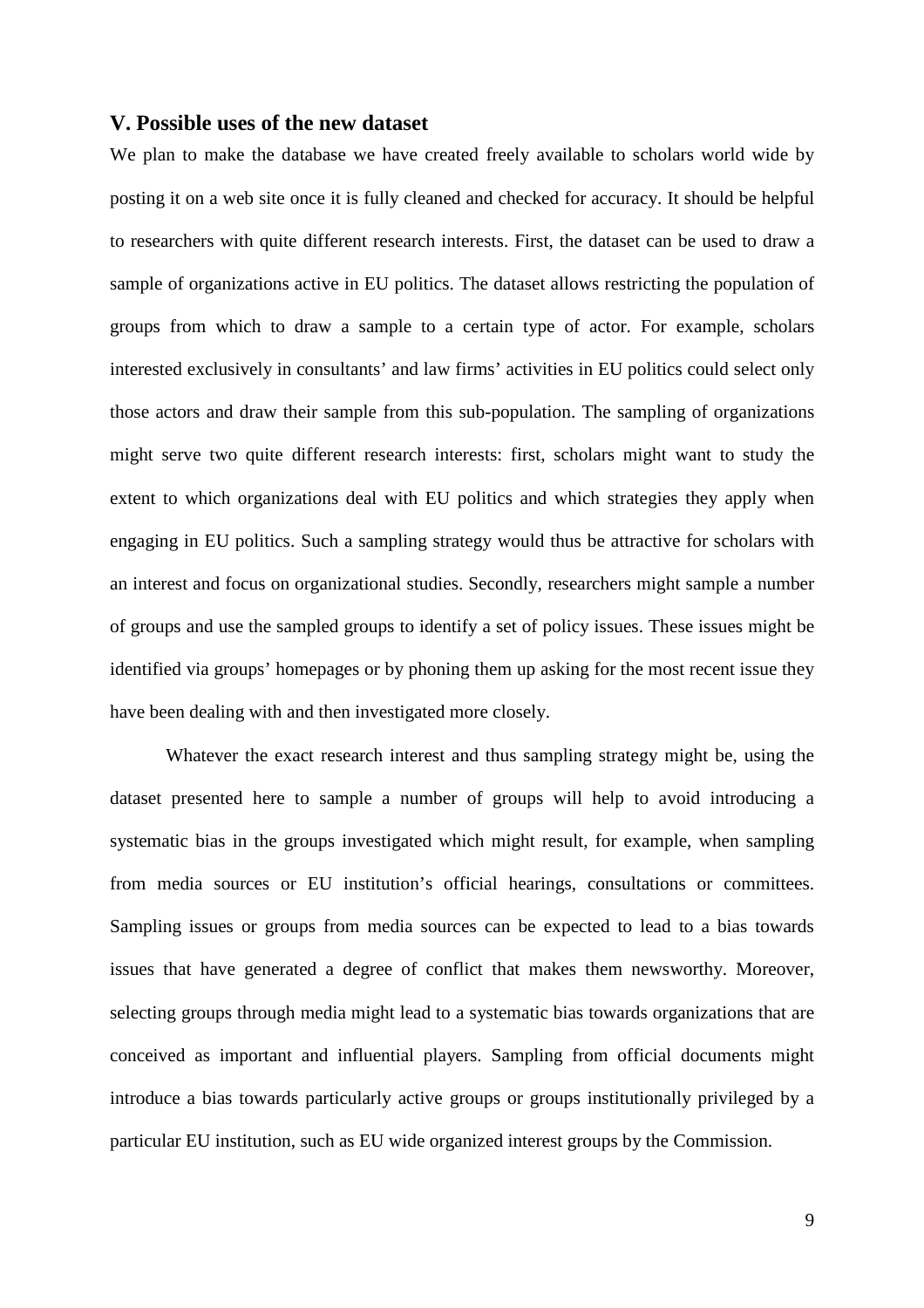Moreover, the dataset can be used to identify the EU interest group population, i.e. those groups that are regularly active in EU politics and lobbying in Brussels. The dataset could be further developed to see how the number of groups and the types of groups vary in different policy areas or in the different Directorates General of the European Commission, or what types of groups are more active in intervening with the Commission, the Council, and the Parliament. One could assess whether some policy areas characterized by a strong overrepresentation of business groups while others show a more balanced representation of groups representing specific and diffuse interests. Moreover, some policy areas, such as agriculture for example, might have a strong supranational organization, COPA in this case, enjoying something like a representational monopoly at the EU level and therefore being part of a relatively small EU sector group population. Another question that is interesting from a population perspective is the relative representation of groups from the different member states. National groups play an important role in Brussels, yet the extent to which producers, workers, consumers etc. from different member states see there interests represented directly vis-à-vis the EU institutions might vary strongly for reasons related to the structural make-up of national interest intermediation and state traditions – French étatism, British pluralism and German corporatism – or to a lack of resources or experience in Brussels, as might be the case for groups from the economically less developed member states in Eastern Europe. Differences in the composition of the (sector-specific) group populations can be expected to affect the dynamics of politics and policy outcomes and should therefore be of interest to interest group scholars. Moreover, from a democratic theory perspective the composition of EU interest group population(s) might be the starting point for reflections on possible deficiencies in the representation of particular societal groups and interests in EU politics.

Finally, our dataset might allow identifying "issue populations," i.e. groups for which we have theoretical reasons to assume that their members and constituencies are affected by a specific EU decision. These "issue populations" might considerably diverge from "sector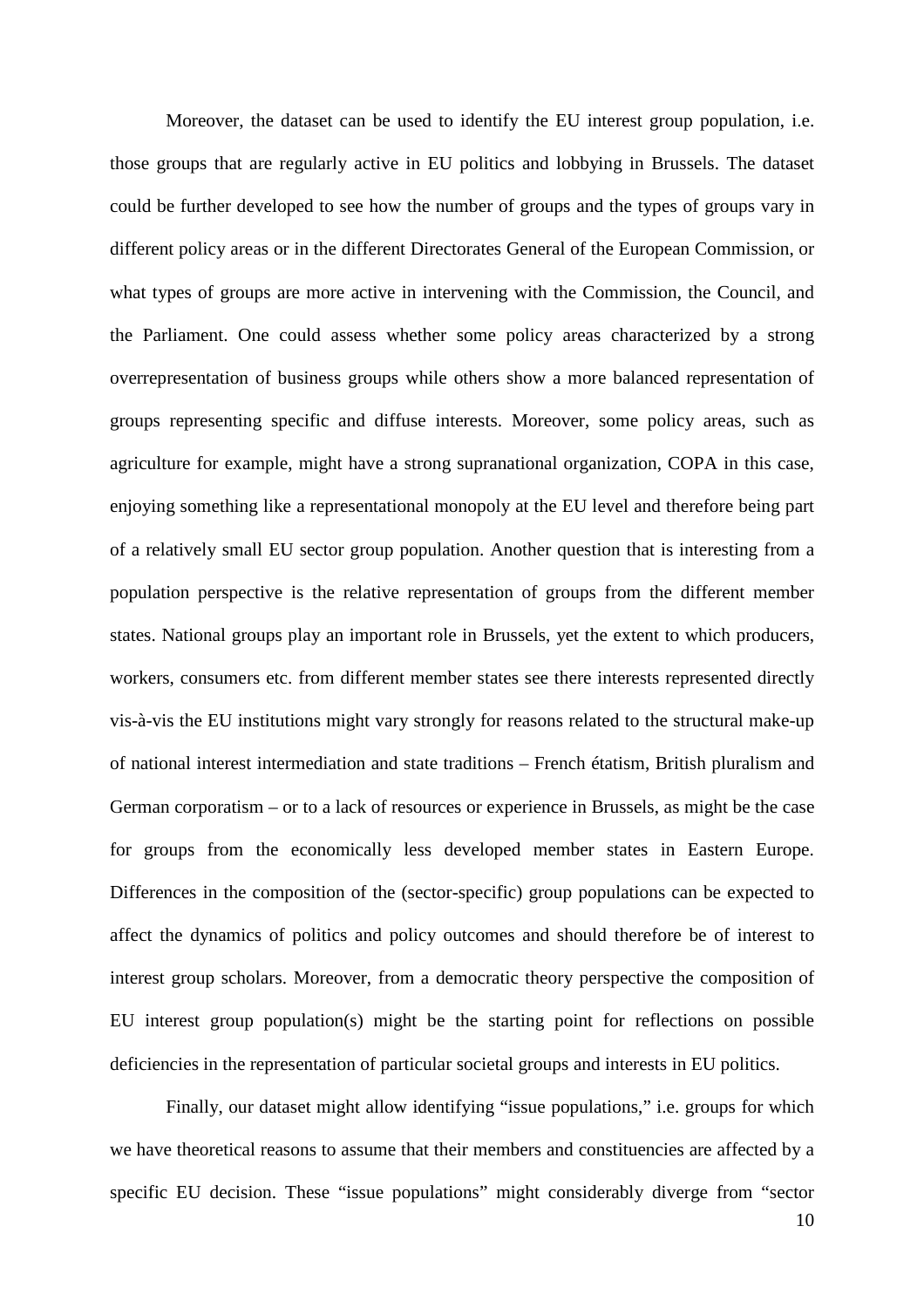populations" as a sector might be composed of different branches and only some of them might be directly affected by an EU decision. Having thus identified the potential "issue population" one might go about comparing it to the population of groups being active in that issue to see to what extent the mobilization potential was actually realized. A number of very interesting questions could be addressed this way: (how) does mobilization vary across different issues (and which factors could possibly explain this), are the groups that mobilized representing heterogeneous interests or do we rather see activities of rather, in terms of their preferences, homogeneous "policy communities" and finally how does mobilization affect the relative success of interest groups in exerting influence on a particular policy? So far, large parts of EU interest group research is focusing on "interesting" cases, i.e. cases where groups were heavily mobilizing and which showed strong political conflict. However, such a sample can hardly be expected to be representative of the large number of decisions being taken at the EU level and thus does not lend itself to generalized statements about the quality and character of interest group politics and interest group influence on EU decisions.

# **VI. Assessing the development of the EU group population over time**

We plan not only to make this database available to scholars to use for a variety of purposes, but also to update it periodically to allow studies of the dynamics of organizational activities in Brussels. This presents some particular research problems however because there is no guarantee that the source materials on which our database is constructed will remain stable in their format and procedures or even that they will continually exist.

First, the good news: although the Landmarks Public Affairs Directory is after 2007 only available through an online subscription, it is now published by a new publisher, Dod's, and thus likely to keep existing over the next couple of years. It should therefore be available for updating the database. Second, the largest challenge to the consistent continuation of our database seems the replacement of CONECCS with the 'Register of Interest Representatives'.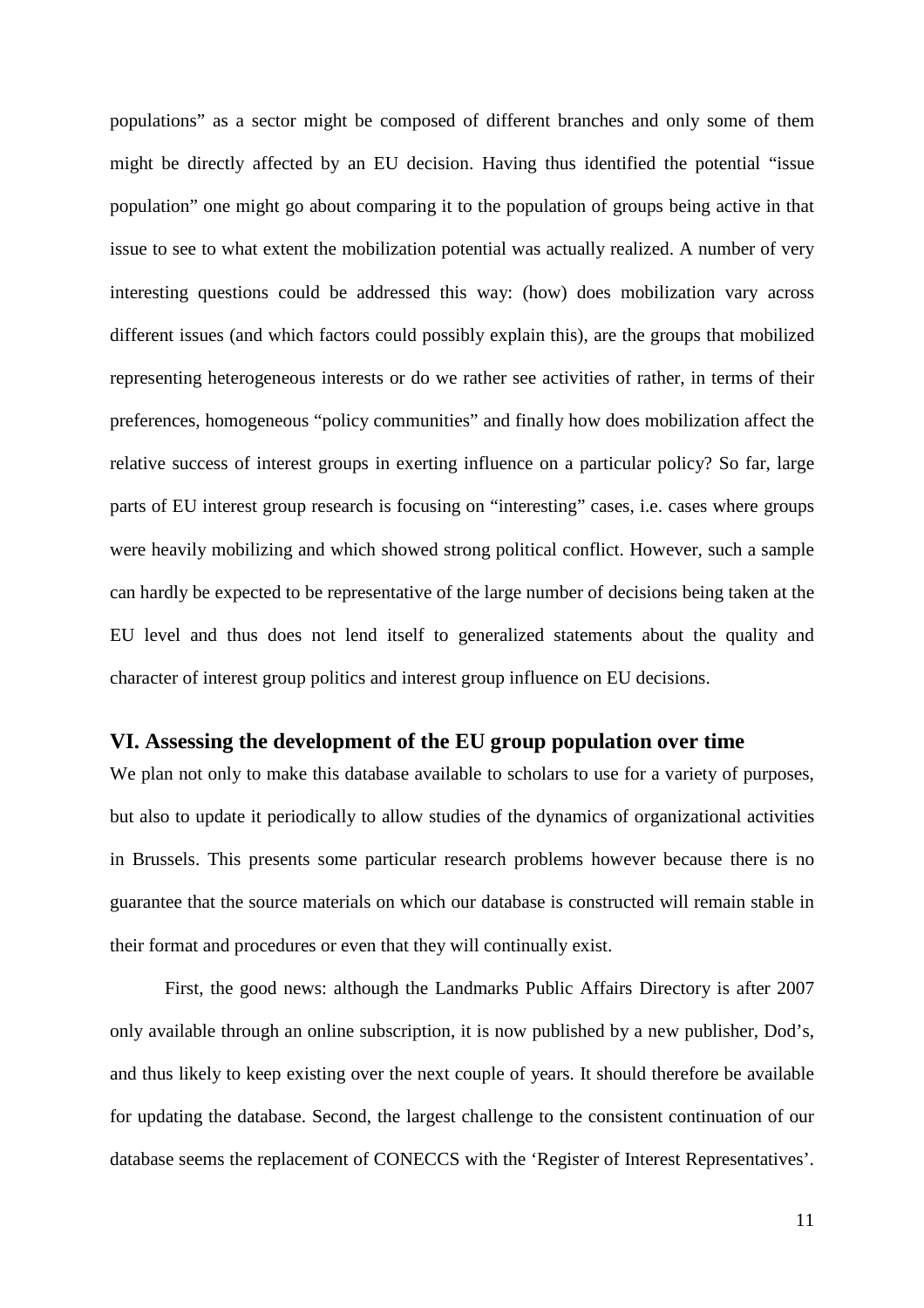The 'Register of Interest Representatives' that replaces CONECCS from June 2008 onwards could be an important new data source. At the moment, after a slow start-up, the register lists about 1700 organizations. However, the quality of the data is disputed (eg FT, 2009, Alter EU, 2009). These criticisms are twofold: first, due to vague instructions or categories organizations provide incomparable information on for instance finances related to lobbying. Second, and more importantly, the voluntary character of the register and the absence of criteria on the side of the Commission (like 'entering the building' such as the case for the EP register) has led to large numbers of seemingly irrelevant registrations. The quality of the new register in terms of the registration of 'relevant' interest representatives might therefore not be the same as in CONNECS. The use of this list in future versions of our database will thus require intensive checks of the validity of the information provided. Third, the register of the European Parliament may be abolished during the next couple of years, not the least, because in the up-coming evaluation of the new Commission register, the Commission will examine a possible merger with the Parliament register.<sup>8</sup>

The combination of Landmarks Public Affairs directory with the more time-sensitive EP register should make it possible to continue updating the dataset introduced here. Depending on its future development and quality, we will also draw on the new 'Register of Interest Representiatives'. To do so we will closely monitor the developments and check the quality and validity of changes in the above mentioned data sources. In case the new Commission register indeed turns out to be a source of questionable validity, we might exclusively rely on Landmarks and the EP registry for the continuation of our data base, given that these two sources cover most (around 90 per cent) of the organizations listed in CONNECS. Needless to say in this regard we would of course welcome a true EU interest representatives' registration system with encompassing information on, for example, which EU institutions the respective representative interacted with in its efforts to influence EU

 $\overline{a}$ 

<sup>8</sup> http://ec.europa.eu/commission\_barroso/kallas/doc/joint\_statement\_register.pdf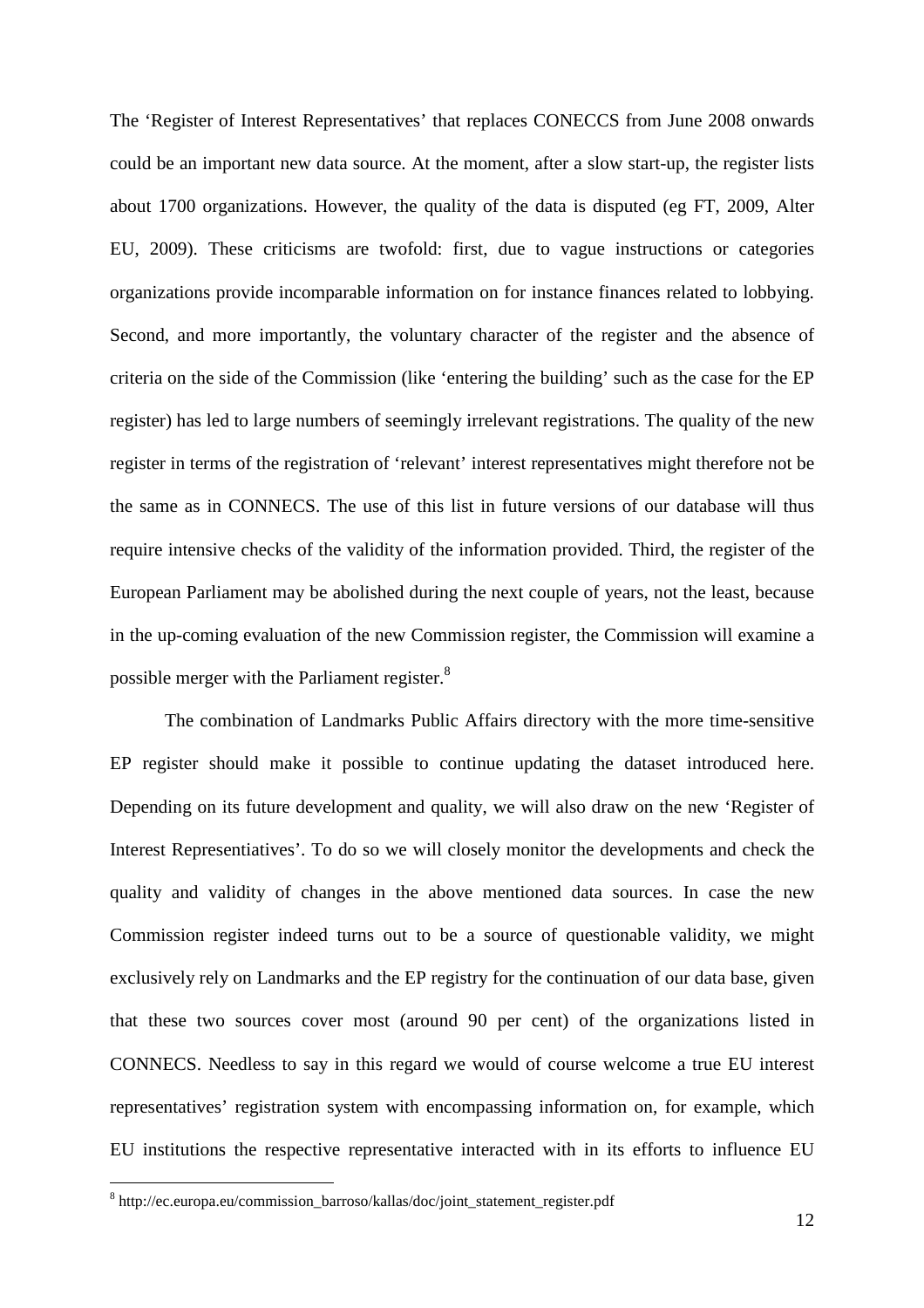policies. In any case, we need regular assessments of the size and shape of the EU interest group community and we will be working into the future to establish these databases.

# **Conclusion**

This paper has given an overview of a newly created database. We expect that scholars in a variety of areas will be interested in using it for their own research purposes. Rather than each construct a new population list from which to sample, it seems preferable for the research community to have some shared infrastructure, which is why we propose to break from typical scholarly practice and make these databases available freely, without limit, to the academic community. For our own purposes, we expect to be conducting projects based on a sample of issues drawn from assessments of the activities of a sample of groups drawn from this database. Others, however, might want to use the database for other purposes, which we encourage. Finally, we hope to be able to maintain and update the database regularly into the future. In the end, we hope that the creation and maintenance of new research infrastructure such as this might encourage the development of an increasingly vibrant research community studying lobbying and the mobilization of interests in the EU.

## **References**

- ALTER-EU, 2009, "The Commission's Lobby Register One Year On: Success or Failure?", June 4 Berkhout, J. and Lowery, D. (2008). "Counting organized interests in the European Union: a comparison of data sources", *Journal of European Public Policy,* 15**,** 489-513.
- Beyers, J. (2002). "Gaining and seeking access: the European adaptation of domestic interest associations", *European Journal of Political Research,* 41**,** 585-612.
- Eising, R. (2004). "Multilevel Governance and Business Interests in the European Union", *Governance: An International Journal of Policy and Administration,* 17**,** 211-245.
- Financial Times. 2009 'EU lobbyists not signing controversial register', Nikki Tait and Joshua Chaffin, June 4
- Grande, E. (1996). "The state and interest groups in a framework of multi-level decisionmaking: the case of the European Union", *Journal of European Public Policy,* 3**,** 318- 38.
- Greenwood, Justin (2007) "Organized Civil Society and Democratic Legitimacy in the European Union", *British journal of political science* 37(2): 333-57.
- Kohler-Koch, B. (1996). "Catching up with change: the transformation of governance in the European Union", *Journal of European Public Policy,* 3**,** 359-80.
- Marks, G., Hooghe, L. and Blank, K. (1996). "European Integration from the 1980s: State-Centric v. Multi-level Governance", *Journal of Common Market Studies,* 34**,** 341-378.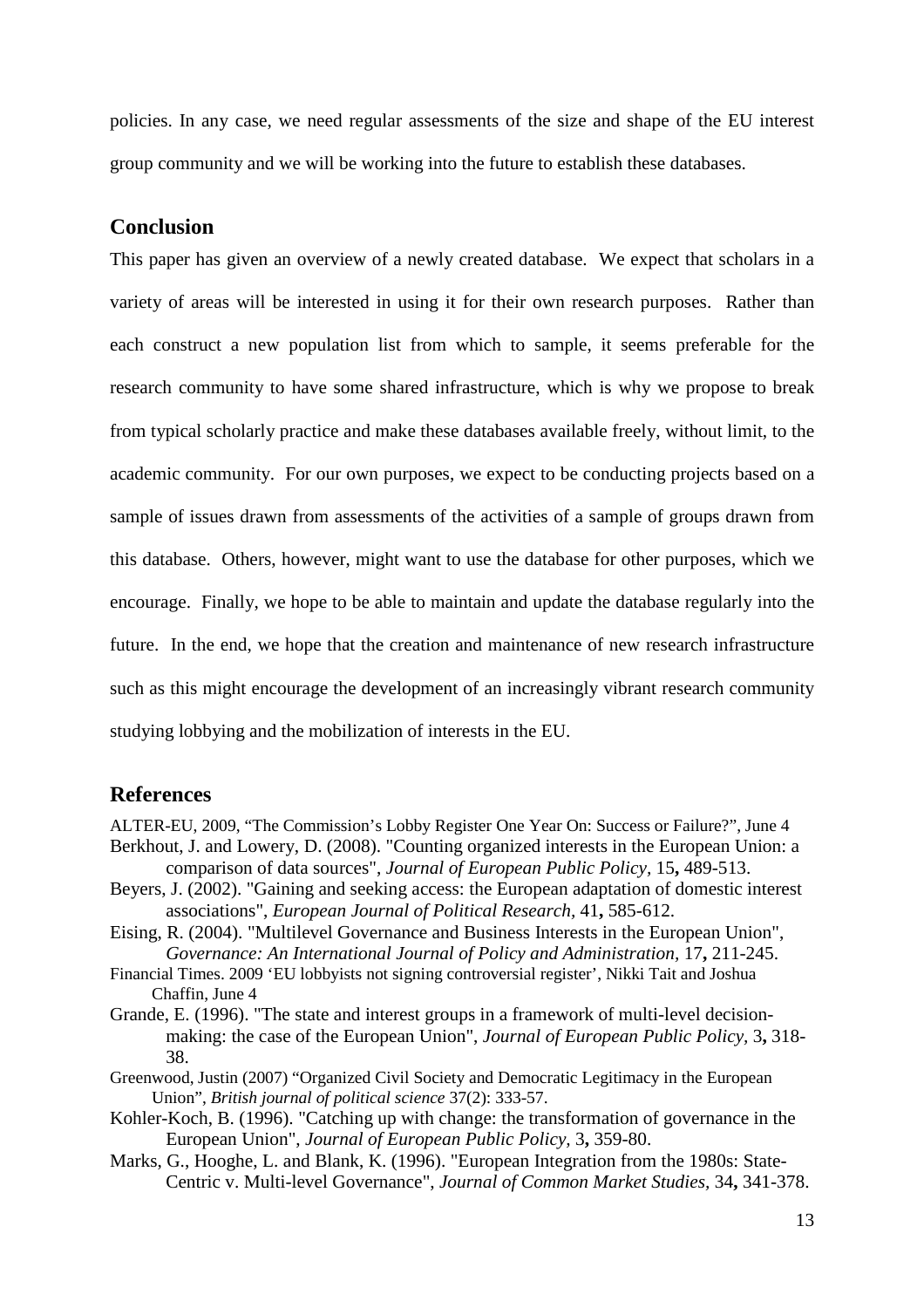- Pappi, F. U. and Henning, C. H. C. A. (1999). "The organization of influence on the EC's common agricultural policy: A network approach", *European Journal of Political Research,* 36**,** 257-281.
- Wonka, A. (2008). "Europeanized convergence? British and German business associations' European lobbying strategies in the formulation of REACH." in GROTE, J. R., LANG, A. & SCHNEIDER, V. (Eds.), *Organized Business Interests in Changing Environments. The Complexity of Adaptation.* Houndmills: Palgrave Macmillan, 197- 199.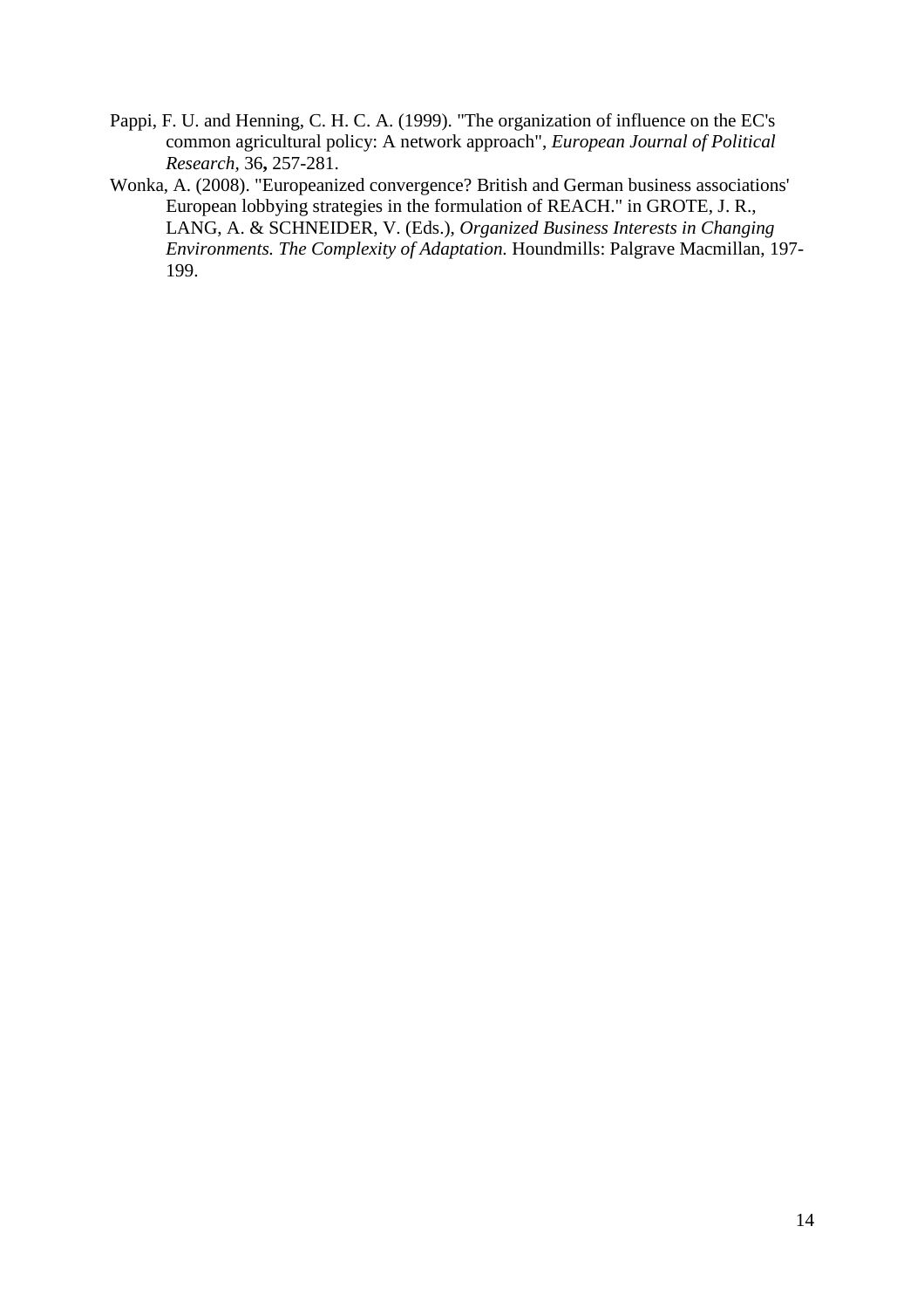# **Tables and Figures**

| <b>DATASET</b>                                  | <b>NUMBER OF</b>     |
|-------------------------------------------------|----------------------|
|                                                 | <b>ORGANIZATIONS</b> |
| <b>CONECCS</b>                                  | 749                  |
| Landmarks directory <sup>9</sup>                | 2,522                |
| EP accreditation register                       | 1,534                |
| Total groups listed in any of the three sources | 4,805                |
| Minus duplicates                                | $-1,105$             |
| <b>Final Dataset</b>                            | 3,700                |

Table 1: Sources of "EU interest group population dataset 2007-08"

Table 2: Types of organizations registered to lobby the EU.

| Group Type                                             | Frequency | Percent |
|--------------------------------------------------------|-----------|---------|
| 1. Professional associations and interest groups       | 1,847     | 49.9    |
| 2. Corporations                                        | 492       | 13.3    |
| 3. Chamber of Commerce                                 | 36        | 1.0     |
| 4. Consultants                                         | 219       | 5.9     |
| 5. National employers' federations                     | 58        | 1.6     |
| 6. International organizations                         | 118       | 3.2     |
| 7. Law firms                                           | 124       | 3.4     |
| 8. National trade and professional organizations       | 252       | 6.8     |
| 9. Regions (including municipalities)                  | 267       | 7.2     |
| 10. Think tanks and training                           | 146       | 4.0     |
| 11. Labor unions                                       | 30        | 0.8     |
| 12. National associations of Chambers of Commerce      | 27        | 0.7     |
| 14. Political parties*                                 | 7         | 0.2     |
| 13. other                                              | 7         | 0.2     |
| Missing                                                | 70        | 1.9     |
| Total                                                  | 3,700     | 100.1   |
| to be a final discount to see a state<br>$N_{\rm max}$ |           |         |

Note:  $* =$  not a Landmark category

<sup>&</sup>lt;sup>9</sup> The Landmarks directory lists organizations in different categories (trade organizations, professional organizations etc.). Some organizations are listed in more than one category. The figure 2,522 in the table refers to the number of unique organizations listed, after deleting duplicates.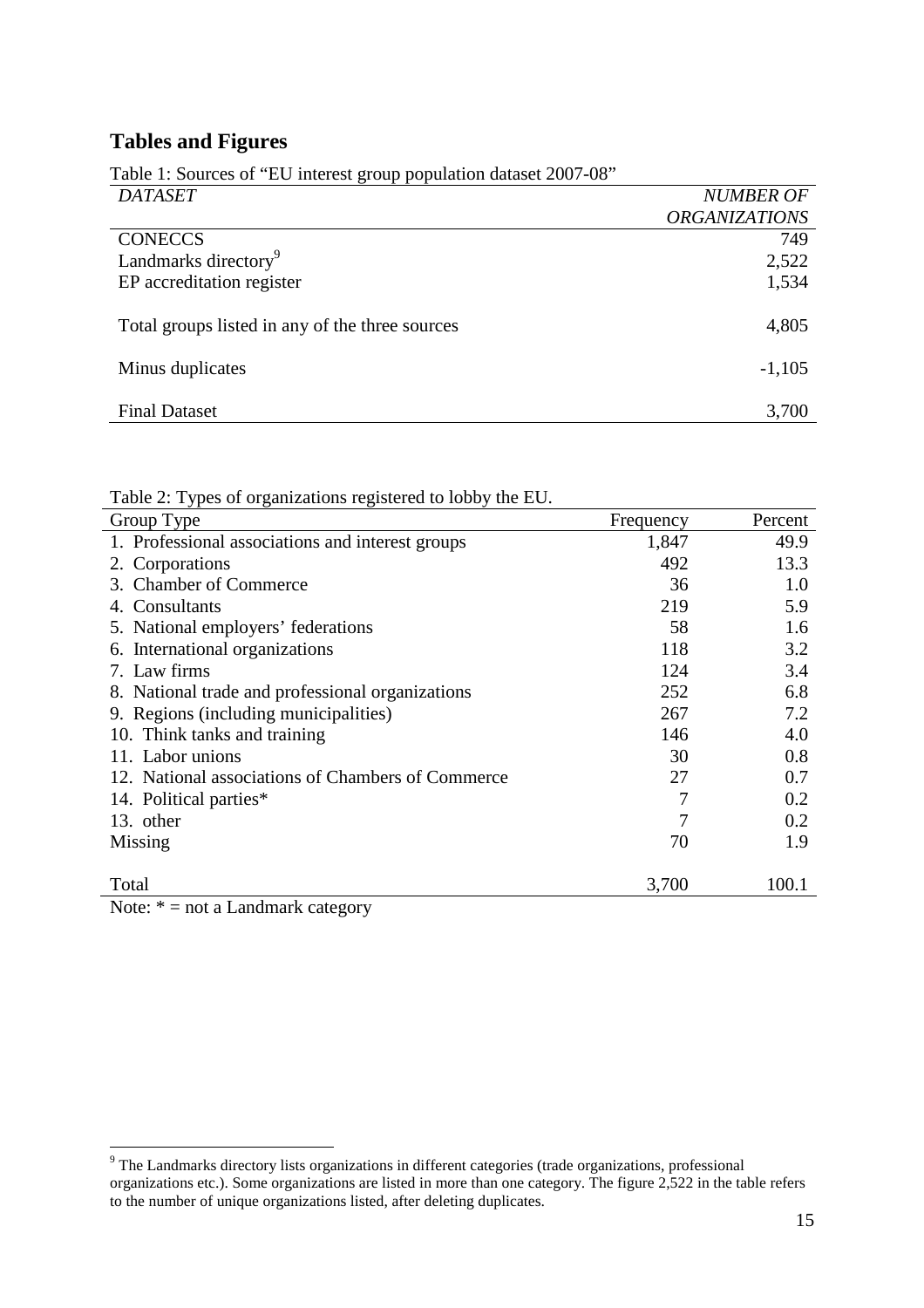| 380<br>18.7<br>Germany<br>285<br>14.0<br><b>UK</b><br>13.4<br>274<br>France<br>150<br>Netherlands<br>7.4<br>139<br>6.8<br>Italy<br>Belgium<br>120<br>5.9<br>75<br>3.7<br>Spain<br>54<br>2.7<br>Austria<br>41<br>2.0<br>Sweden<br>42<br>2.0<br>Denmark<br>Finland<br>18<br>0.9<br>15<br>Portugal<br>0.7<br>13<br>0.6<br>Luxemburg<br>Ireland<br>13<br>0.6<br>5<br>0.3<br>Greece<br>New EU-27 States<br><b>B.</b><br>28<br>Poland<br>1.4<br>0.8<br>Czech Republic<br>16<br>Slovakia<br>12<br>0.6<br>11<br>0.5<br>Hungary<br>Romania<br>7<br>0.3<br>Latvia<br>0.2<br>$\overline{4}$<br>0.2<br>Estonia<br>$\overline{4}$<br>$\overline{2}$<br>Lithuania<br>0.1<br>$\overline{3}$<br>0.2<br>Slovenia<br>$\overline{2}$<br>0.1<br>Cyprus<br>$\overline{2}$<br>0.1<br>Malta<br>$\overline{2}$<br>Bulgaria<br>0.1<br><b>Selected Non-EU States</b><br>C.<br><b>USA</b><br>181<br>8.9 | Country         | Frequency | Percent |
|------------------------------------------------------------------------------------------------------------------------------------------------------------------------------------------------------------------------------------------------------------------------------------------------------------------------------------------------------------------------------------------------------------------------------------------------------------------------------------------------------------------------------------------------------------------------------------------------------------------------------------------------------------------------------------------------------------------------------------------------------------------------------------------------------------------------------------------------------------------------------|-----------------|-----------|---------|
|                                                                                                                                                                                                                                                                                                                                                                                                                                                                                                                                                                                                                                                                                                                                                                                                                                                                              | A. EU-15 States |           |         |
|                                                                                                                                                                                                                                                                                                                                                                                                                                                                                                                                                                                                                                                                                                                                                                                                                                                                              |                 |           |         |
|                                                                                                                                                                                                                                                                                                                                                                                                                                                                                                                                                                                                                                                                                                                                                                                                                                                                              |                 |           |         |
|                                                                                                                                                                                                                                                                                                                                                                                                                                                                                                                                                                                                                                                                                                                                                                                                                                                                              |                 |           |         |
|                                                                                                                                                                                                                                                                                                                                                                                                                                                                                                                                                                                                                                                                                                                                                                                                                                                                              |                 |           |         |
|                                                                                                                                                                                                                                                                                                                                                                                                                                                                                                                                                                                                                                                                                                                                                                                                                                                                              |                 |           |         |
|                                                                                                                                                                                                                                                                                                                                                                                                                                                                                                                                                                                                                                                                                                                                                                                                                                                                              |                 |           |         |
|                                                                                                                                                                                                                                                                                                                                                                                                                                                                                                                                                                                                                                                                                                                                                                                                                                                                              |                 |           |         |
|                                                                                                                                                                                                                                                                                                                                                                                                                                                                                                                                                                                                                                                                                                                                                                                                                                                                              |                 |           |         |
|                                                                                                                                                                                                                                                                                                                                                                                                                                                                                                                                                                                                                                                                                                                                                                                                                                                                              |                 |           |         |
|                                                                                                                                                                                                                                                                                                                                                                                                                                                                                                                                                                                                                                                                                                                                                                                                                                                                              |                 |           |         |
|                                                                                                                                                                                                                                                                                                                                                                                                                                                                                                                                                                                                                                                                                                                                                                                                                                                                              |                 |           |         |
|                                                                                                                                                                                                                                                                                                                                                                                                                                                                                                                                                                                                                                                                                                                                                                                                                                                                              |                 |           |         |
|                                                                                                                                                                                                                                                                                                                                                                                                                                                                                                                                                                                                                                                                                                                                                                                                                                                                              |                 |           |         |
|                                                                                                                                                                                                                                                                                                                                                                                                                                                                                                                                                                                                                                                                                                                                                                                                                                                                              |                 |           |         |
|                                                                                                                                                                                                                                                                                                                                                                                                                                                                                                                                                                                                                                                                                                                                                                                                                                                                              |                 |           |         |
|                                                                                                                                                                                                                                                                                                                                                                                                                                                                                                                                                                                                                                                                                                                                                                                                                                                                              |                 |           |         |
|                                                                                                                                                                                                                                                                                                                                                                                                                                                                                                                                                                                                                                                                                                                                                                                                                                                                              |                 |           |         |
|                                                                                                                                                                                                                                                                                                                                                                                                                                                                                                                                                                                                                                                                                                                                                                                                                                                                              |                 |           |         |
|                                                                                                                                                                                                                                                                                                                                                                                                                                                                                                                                                                                                                                                                                                                                                                                                                                                                              |                 |           |         |
|                                                                                                                                                                                                                                                                                                                                                                                                                                                                                                                                                                                                                                                                                                                                                                                                                                                                              |                 |           |         |
|                                                                                                                                                                                                                                                                                                                                                                                                                                                                                                                                                                                                                                                                                                                                                                                                                                                                              |                 |           |         |
|                                                                                                                                                                                                                                                                                                                                                                                                                                                                                                                                                                                                                                                                                                                                                                                                                                                                              |                 |           |         |
|                                                                                                                                                                                                                                                                                                                                                                                                                                                                                                                                                                                                                                                                                                                                                                                                                                                                              |                 |           |         |
|                                                                                                                                                                                                                                                                                                                                                                                                                                                                                                                                                                                                                                                                                                                                                                                                                                                                              |                 |           |         |
|                                                                                                                                                                                                                                                                                                                                                                                                                                                                                                                                                                                                                                                                                                                                                                                                                                                                              |                 |           |         |
|                                                                                                                                                                                                                                                                                                                                                                                                                                                                                                                                                                                                                                                                                                                                                                                                                                                                              |                 |           |         |
|                                                                                                                                                                                                                                                                                                                                                                                                                                                                                                                                                                                                                                                                                                                                                                                                                                                                              |                 |           |         |
|                                                                                                                                                                                                                                                                                                                                                                                                                                                                                                                                                                                                                                                                                                                                                                                                                                                                              |                 |           |         |
|                                                                                                                                                                                                                                                                                                                                                                                                                                                                                                                                                                                                                                                                                                                                                                                                                                                                              |                 |           |         |
|                                                                                                                                                                                                                                                                                                                                                                                                                                                                                                                                                                                                                                                                                                                                                                                                                                                                              |                 |           |         |
|                                                                                                                                                                                                                                                                                                                                                                                                                                                                                                                                                                                                                                                                                                                                                                                                                                                                              | Switzerland     | 75        | 3.7     |

Table 3: Country of origin of organizations registered to lobby the EU.

Note: The table lists the nation of origin for those organizations that list it. For Non-EU states, we include only the two most prominent home countries.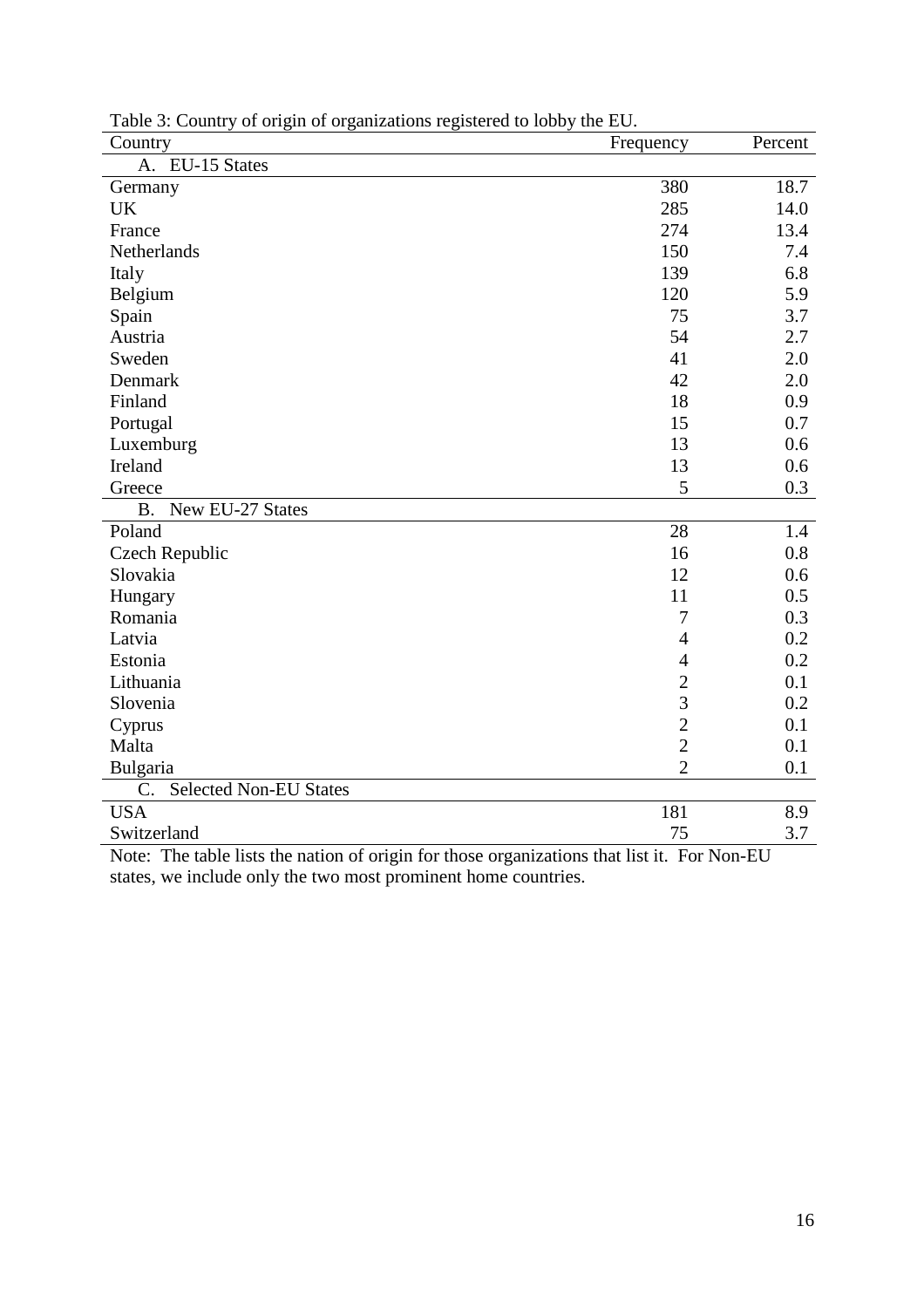| Table +. Level of territorial focus of organizations registered to folly the LO. |           |         |  |  |
|----------------------------------------------------------------------------------|-----------|---------|--|--|
| Territorial focus                                                                | Frequency | Percent |  |  |
| Subnational                                                                      | 297       | 8.0     |  |  |
| National                                                                         | 1,371     | 37.1    |  |  |
| EU Branch of national organizations                                              | 154       | 4.2     |  |  |
| EU level                                                                         | 1,368     | 37.0    |  |  |
| European, not EU                                                                 | 274       | 7.4     |  |  |
| International, not European                                                      | 127       | 3.4     |  |  |
| Missing                                                                          | 109       | 3.0     |  |  |
|                                                                                  |           |         |  |  |
| Total                                                                            | 3,700     | 100.1   |  |  |
|                                                                                  |           |         |  |  |

Table 4: Level of territorial focus of organizations registered to lobby the EU.

Figure 1. Distribution of Group Types in the EU Interest Group Environment

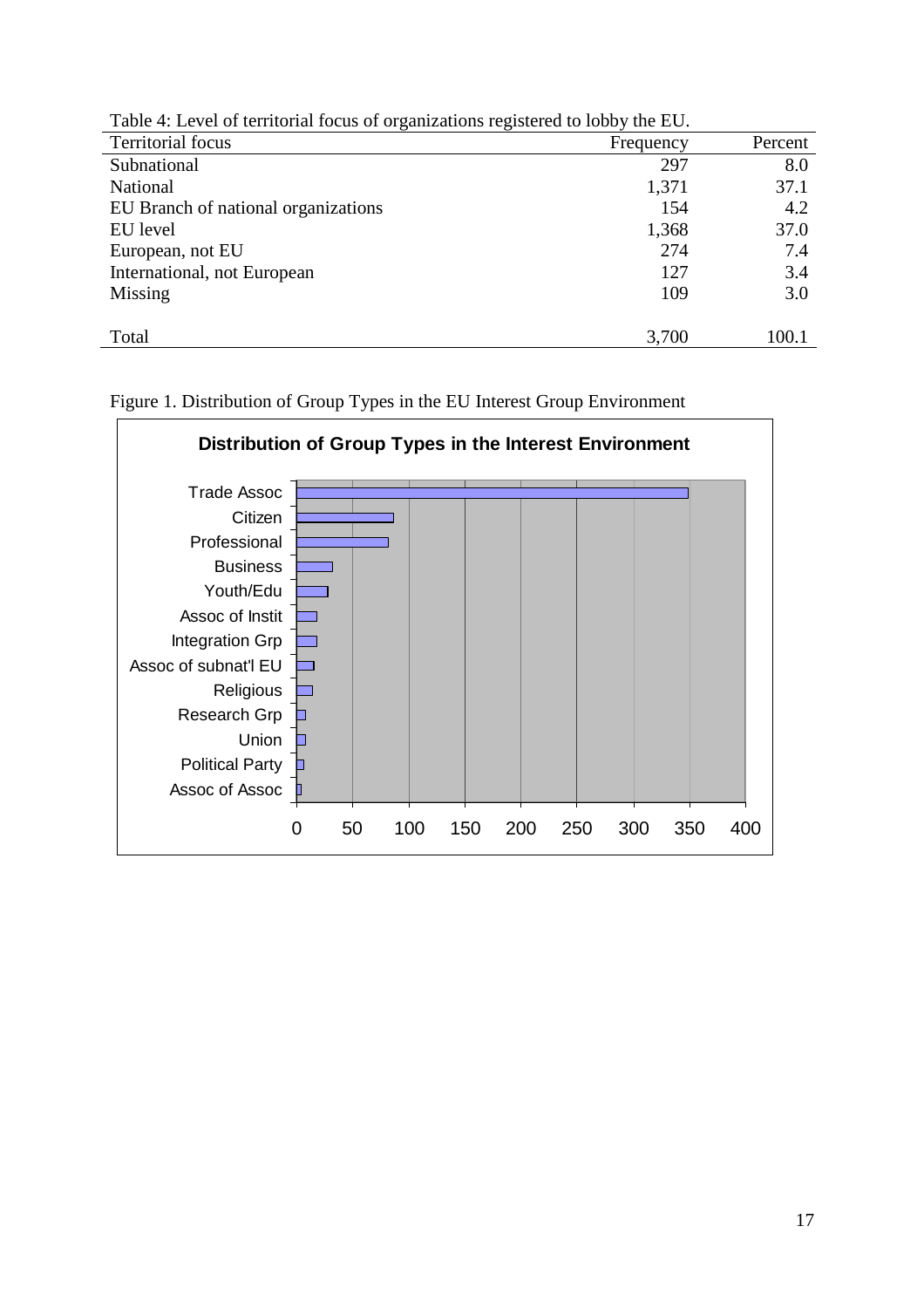

Figure 2. Number of Organizations by which Member States and Candidate Countries are Represented

Note: The figure includes data on the location of membership for 435 groups listed in the CONECCS database for which membership data was available. Germany, for example, had members in 410 of the 435 groups, whereas only about 80 groups had members in Malta.